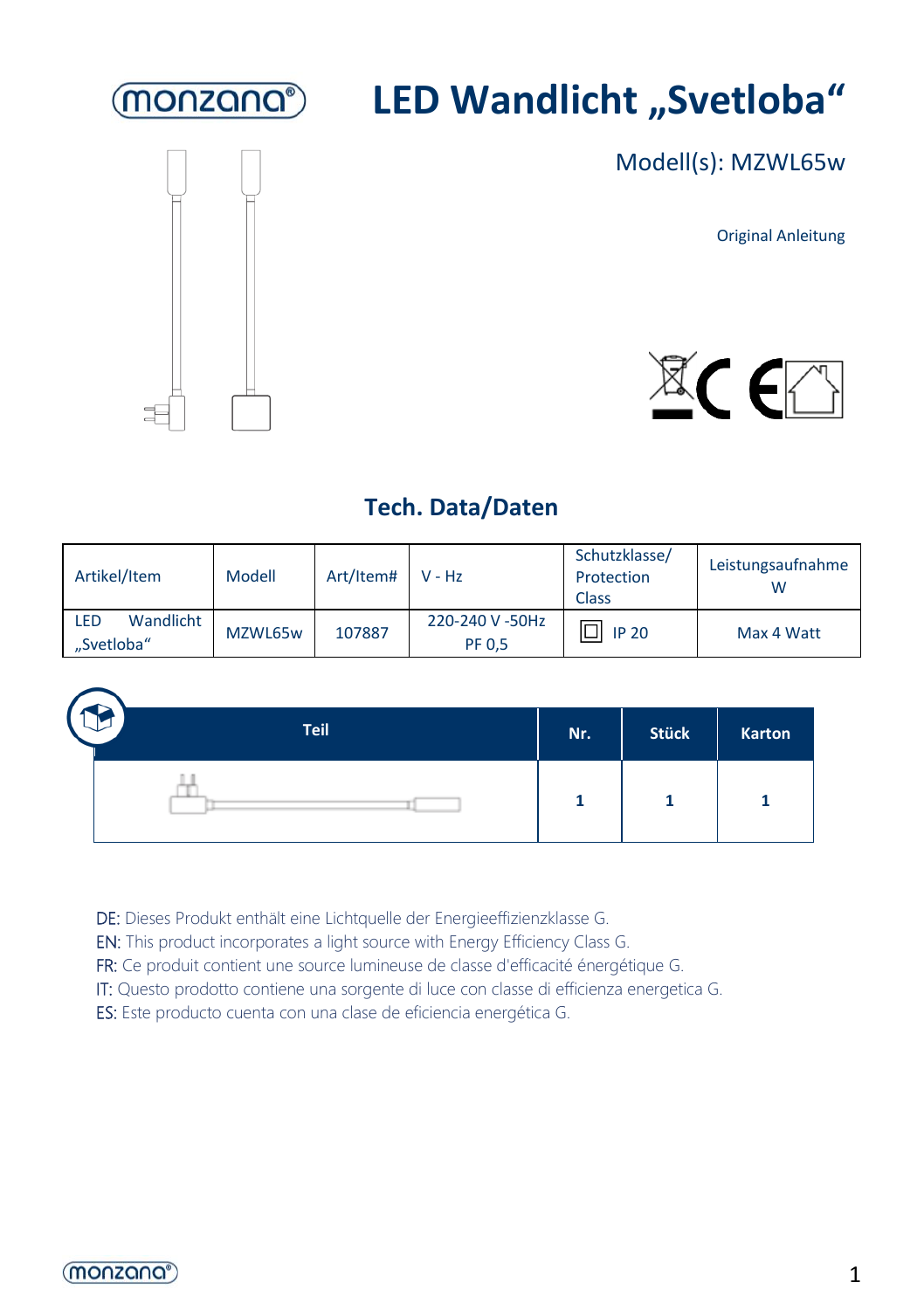Sehr geehrte Kundin, sehr geehrter Kunde, mit dem Kauf eines unserer Markenprodukte haben Sie eine gute Wahl getroffen.

Um möglichst lange Freude mit dem Produkt zu haben und um einen sicheren Umgang damit zu gewährleisten, beachten Sie bitte unbedingt, die umseitig folgende Aufbau- bzw. Bedienungsanleitung.

Sollte ein Problem auftreten, wenden Sie sich an unsere geschulten Mitarbeiter für jede Art Service, Reklamationen und technischen Support.

#### [www.DeubaService.de](http://www.deubaservice.de/)



**Nur für den Hausgebrauch und nicht für gewerbliche Nutzung geeignet.**

# **ANLEITUNG**



**ACHTUNG!** Beachten Sie die Sicherheitshinweise und Aufbauanweisungen, um das Risiko von Verletzungen oder Beschädigungen am Produkt zu vermeiden.

**Wichtig:** Lesen Sie vor der ersten Verwendung die Anleitung vollständig und gründlich durch. Bewahren Sie diese Anleitung zum späteren Nachschlagen auf. Sollten Sie eines Tages das Produkt weitergeben, achten Sie darauf, auch diese Anleitung weiterzugeben.

Halten Sie kleine Teile und Verpackungsmaterial von Kindern fern! **Erstickungsgefahr!** Prüfen Sie den Lieferumfang auf Vollständigkeit. Spätere Reklamationen können nicht akzeptiert werden.

Prüfen Sie alle Elemente und Teile auf Schäden. Trotz sorgfältiger Kontrollen kann es passieren, dass auch die beste Ware auf dem Transportweg Schaden nimmt. Bauen Sie in solch einem Fall Ihr Produkt nicht auf. Defekte Teile können Gefahren und Gesundheitsschäden nach sich ziehen. Nehmen Sie niemals Änderungen am Produkt vor! Durch Änderungen erlischt die Garantie und das Produkt kann unsicher bzw. schlimmstenfalls sogar gefährlich werden.

Packen Sie alle Teile und Elemente des Sets aus und platzieren Sie die Komponenten auf der Oberseite des Kartons oder einer anderen sauberen Oberfläche. Dies schützt Ihr neues Produkt. Achten Sie dabei auch darauf, den Boden nicht zu verkratzen, wenn Sie mit Werkzeugen arbeiten. Stellen sie sicher, dass dieses Produkt vor Gebrauch vollständig montiert ist.

#### **Bestimmungsgemäße Verwendung**

Verwenden Sie das Produkt nur für seinen vorgeschriebenen Zweck. Diese Lampe ist nur im Innenbereich, sowie außerhalb von Nasszonen zu montieren. Der Betrieb der Wandleuchte erfolgt über die Netzspannung (siehe Technische Daten). Für entstandene Schäden aufgrund von einer nicht bestimmungsgemäßen Verwendung übernimmt der Hersteller keine Haftung. Bitte halten Sie sich explizit an die Sicherheitshinweise und die anderen Informationen, die Sie dieser Anleitung entnehmen.

# **Allgemeine Sicherheitshinweise**

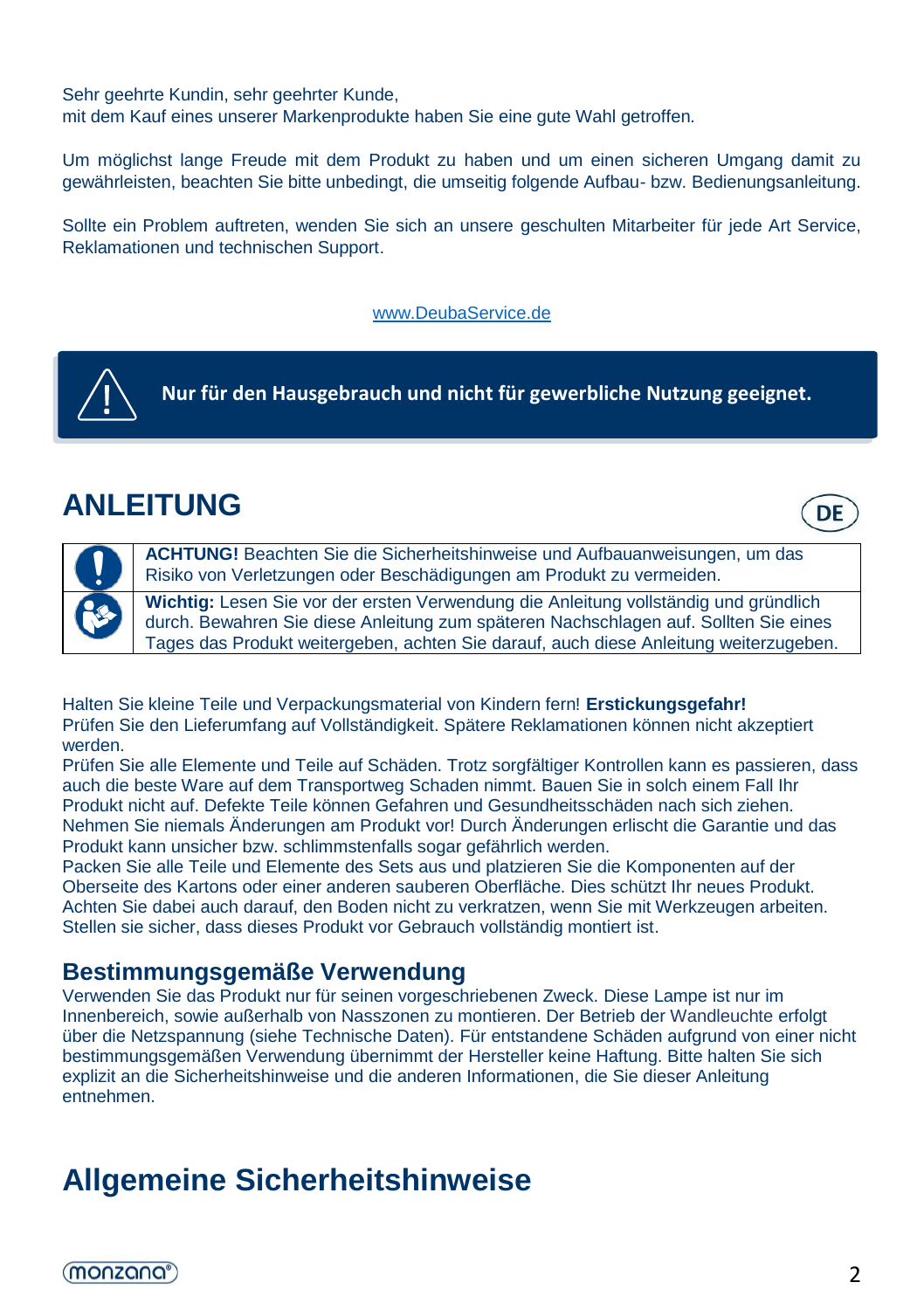**ACHTUNG!** Lesen Sie alle Sicherheitshinweise und Anweisungen. Versäumnisse bei der Einhaltung der Sicherheitshinweise und Anweisungen können elektrischen Schlag, Brand und/oder schwere Verletzungen verursachen. Überprüfen Sie vor Benutzung, ob die Spannung der Stromquelle mit den Angaben auf dem Typenschild des Gerätes übereinstimmt. Achten Sie darauf, dass kein Wasser in das Gerät eindringen kann. Tauchen Sie das Gerät niemals in Wasser oder andere Flüssigkeiten. Setzen Sie es niemals dem Regen aus.

Andernfalls besteht die Gefahr eines Stromschlags. Versuchen Sie niemals, das Gerät selbst zu reparieren. Verwenden Sie keine Birnen, die mehr Leistung haben, als auf der Fassung oder der Verpackung angegeben.

Die Wandleuchte darf nicht zerlegt, umgebaut oder verändert werden! Dadurch erlischt nicht nur die CE Konformität, sondern dies kann zu ernsthaften Sicherheitsproblemen führen. Es besteht die Gefahr eines elektrischen Schlags. Die Leuchte sollte nicht in Räumen, in denen brennbare oder explosive Gase oder Dämpfe vorhanden sind, montiert werden. Gefahr durch möglichen Brand oder Explosion! Es sollte kein Material zur Dekoration an der Lampe befestigt werden, ebenfalls besteht Brand Gefahr. Wenn die Lampe nicht richtig funktionieren sollte, so darf sie nicht mehr genutzt werden. Schalten Sie die Netzspannung ab und lassen Sie die Wandleuchte von einer autorisierten Elektrofachkraft prüfen.

#### **Wartung und Pflege**

Schalten Sie die Lampe ab, ziehen Sie den Stecker und lassen sie die Lampe/Leuchtmittel komplett abkühlen. Wischen Sie diese nur mit einem feuchten Tuch ab. Reinigen Sie die Lampe ohne aggressive Reinigungsmittel, Reinigungsalkohol oder andere chemische Lösungen. Dadurch kann das Gehäuse angegriffen werden oder gar die Funktion beeinträchtigt werden. Die LEDs sind fest eingebaut und können nicht ausgetauscht werden.

### **Inbetriebnahme**

- 1. Stecken Sie die Lampe in eine Steckdose
- 2. Mittels Berührung des Power-Schalter  $\psi$  schalten Sie die Lampe ein und aus.

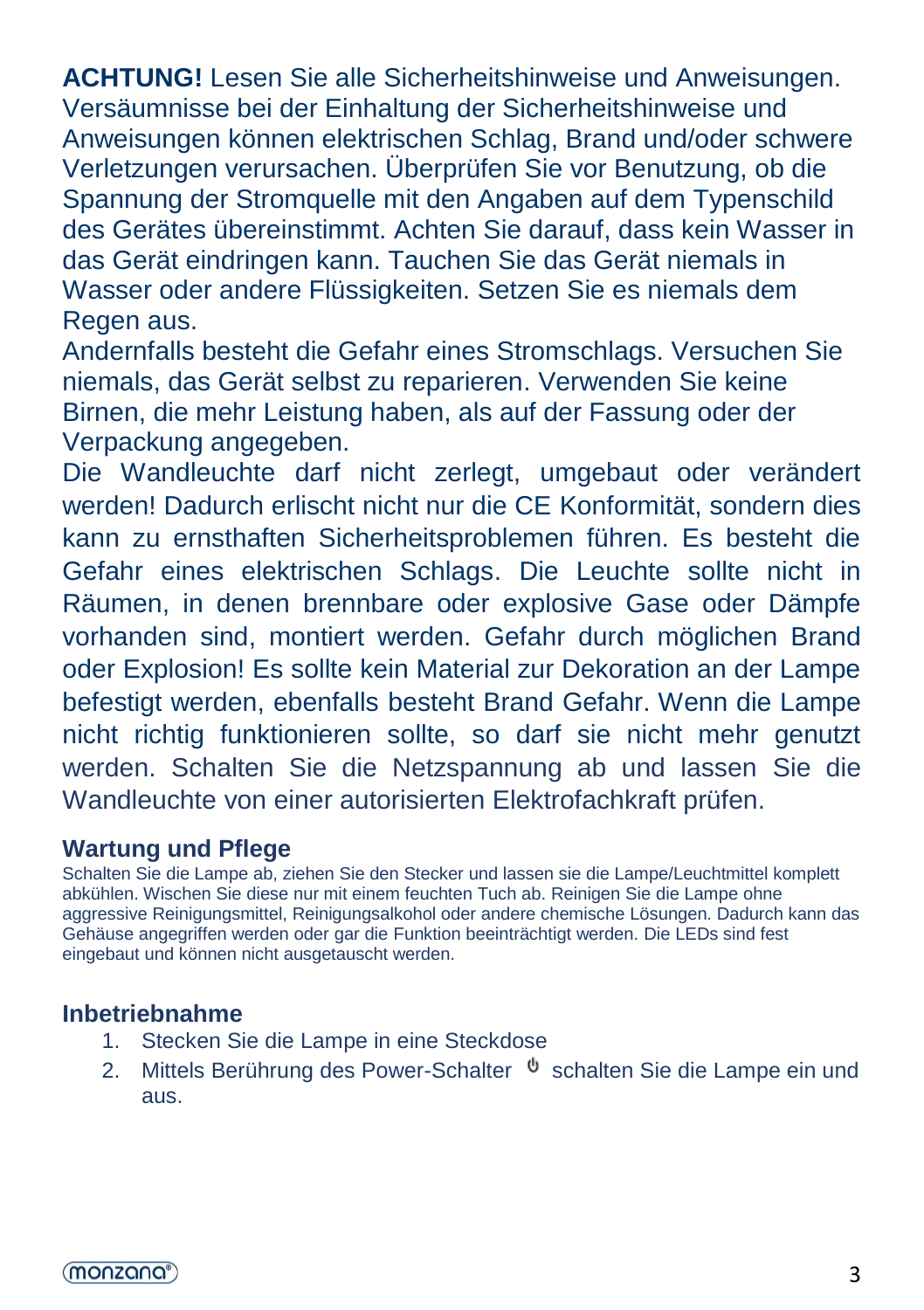### **INSTRUCTIONS General**



**ATTENTION!** Read the safety and assembly instructions carefully, in order to avoid the risk of injury or damaging the product**.**

**Important:** Read these instructions carefully and thoroughly. Keep these instructions to read through at a later date. If you give the product to anyone else at some point in the future, please ensure you also pass on this manual.

Keep small parts, plastic bags and other packaging out of the reach of children. Pay attention especially when unpacking your item. **Danger of suffocation!**

Check the delivery for completeness. Later complaints cannot be accepted.

Check all elements and parts for damages. Despite careful control, products may be damaged in transit. In this case, do not assemble your product. Defective parts can endanger your health. Never modify the product! Changes will void the warranty and the product may be unsafe or even dangerous.

Unpack all the parts and elements of the set and place the components on the top of the carton or other clean surface. This protects your new product.

Please also pay attention not to scratch the floor while working with tools.

Make sure that this product is fully assembled before use, as shown in the illustration.

# **Intended Use**

Use the product only for its designed purpose of use. Manufacturer will not assume any responsibility in case of damages cause of an unappropriated use. Any modification applied by customer on the original product will have a negative impact on its safety, cause danger and warranty will be canceled.

# **General Safety Instructions**

**WARNING!** Read all safety warnings and all instructions. Failure to follow the warnings and instructions may result in electric shock, fire and/or serious injury. Save all warnings and instructions for future reference. [The](https://de.pons.com/%C3%BCbersetzung/englisch-deutsch/The) [product](https://de.pons.com/%C3%BCbersetzung/englisch-deutsch/product) [must](https://de.pons.com/%C3%BCbersetzung/englisch-deutsch/must) [be](https://de.pons.com/%C3%BCbersetzung/englisch-deutsch/be) [installed](https://de.pons.com/%C3%BCbersetzung/englisch-deutsch/installed) [by](https://de.pons.com/%C3%BCbersetzung/englisch-deutsch/by) [a](https://de.pons.com/%C3%BCbersetzung/englisch-deutsch/a) [specialist.](https://de.pons.com/%C3%BCbersetzung/englisch-deutsch/specialist)

Do not use pears that have more power than indicated on the drum or packaging

Before use, check that the power supply corresponds to that which is stated on the device's nameplate. Avoid any unintentional startup. Do not allow water or other liquids to get into the appliance. Do not expose it to rain.

Do not use the appliance if the plug, the mains cord or other components are damaged.

If the mains cord is damaged, you must have it replaced by a service center authorized or similarly qualified persons in order to avoid a hazard. Otherwise there is a risk of electric shock. Never try to repair the appliance yourself.Never plug in or unplug the mains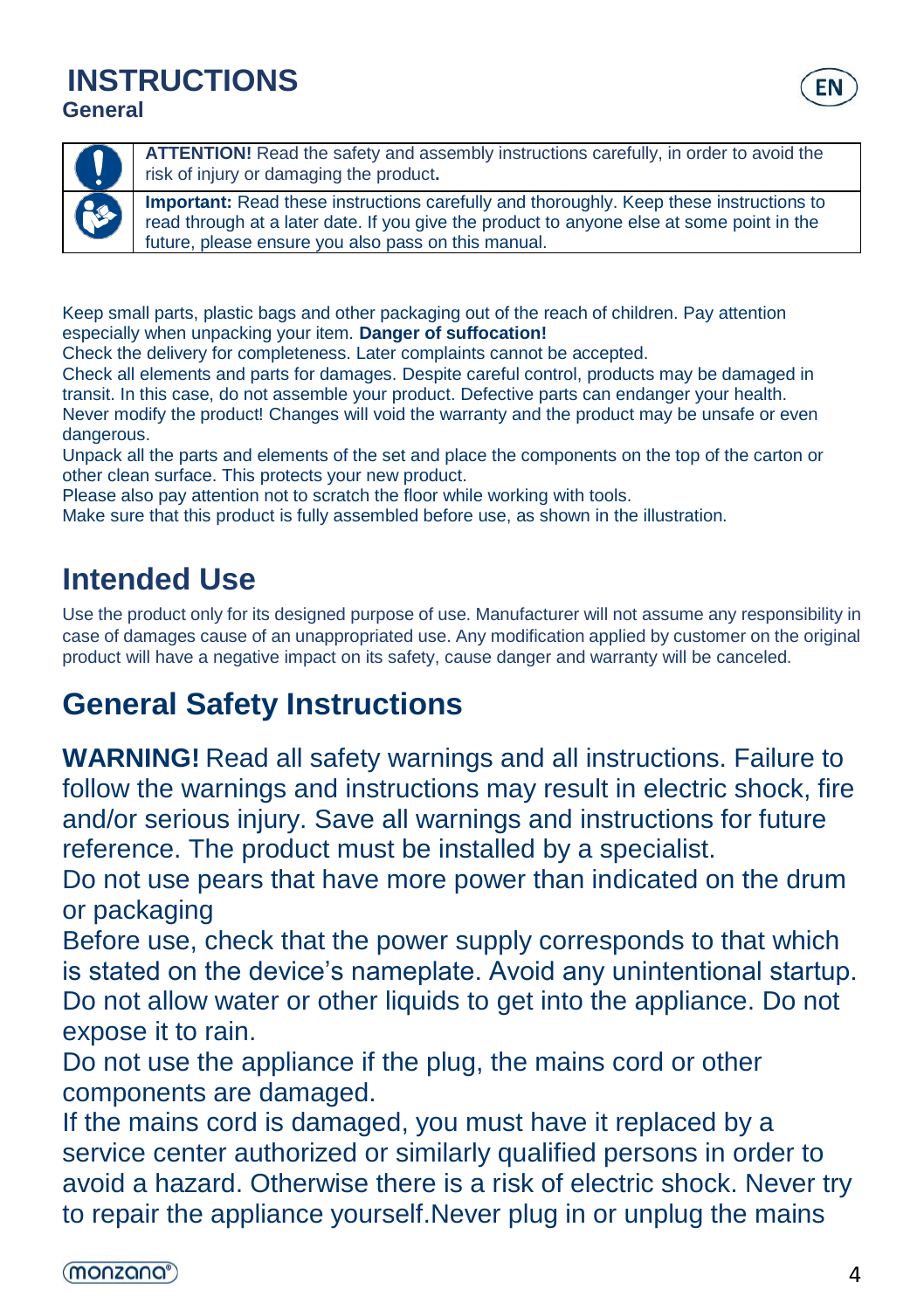plug when your hands are wet.Avoid pulling the cord when removing the plug from the socket. Instead, hold the plug. Make sure that the mains cable is not squeezed, bent, damaged by sharp edges or put under mechanical stress. Avoid excessive thermal stress on the mains cable from extreme heat or cold. Do not modify the mains cable. Otherwise the mains cable may be damaged. A damaged mains cable can cause a deadly electric shock.This device is not intended for use by persons (adults and children) with physical, sensory or mental impairments or lacking experience and/or knowledge of use unless they are supervised by a person responsible for their safety or have received instructions from that person on how to use the applicator. Children should be supervised to make sure they do not play with the device.

**WARNING!** Do not tighten the screws completely until the product has been fully assembled. If you do tighten them completely at an early stage, significant problems could occur during the further assembly of the product.

#### **Maintenance and care**

Switch off the lamp, disconnect the plug and allow the light bulb/lamp to cool down completely. Only wipe them with a damp cloth. Clean the lamp without aggressive cleaning agents, cleaning alcohol or other chemical solutions. This can damage the case or even affect its function. The LEDs are permanently installed and cannot be replaced.

# **Commissioning**

- 1. Plug the lamp into a wall outlet.
- 2. By touching the power switch,  $\psi$  vou switch on and off the lamp.

# **MANUEL D'UTILISATION**

#### **Généralités**

**ATTENTION !** Respectez les consignes de sécurité et de montage pour éviter tout risque de blessure ou d'endommagement du produit. **Important :** Lisez ces instructions avec attention dans leur totalité. Gardez ces

instructions afin de pouvoir les relire dans le futur. Si vous donnez ce produit à une autre personne, veuillez également faire passer cette notice.

Gardez les petites pièces hors de portée des enfants. Faites particulièrement attention au moment de déballer le produit. Gardez les sacs plastiques et autres emballages hors de portée des enfants. **Risque de suffocation !**

Assurez-vous que la livraison a été faite dans son intégralité. Des réclamations ultérieures ne pourront pas être prises en compte.

#### (MONZQUO®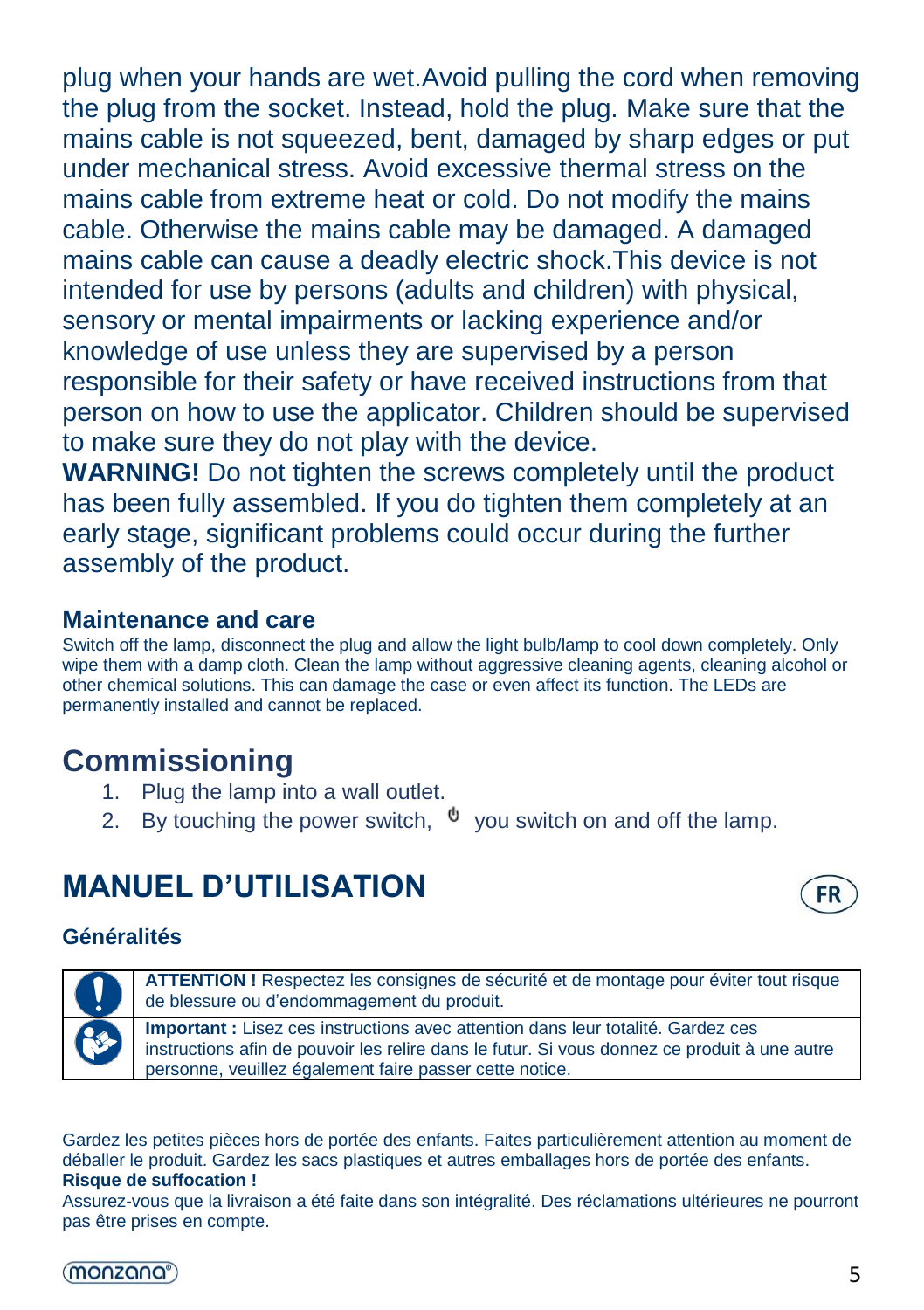Vérifier que tous les éléments et toutes les pièces n'ont subis aucun dommage. Malgré le soin apporté, il est possible que même le meilleur des produits ait été endommagé pendant le transport. Dans ce cas, ne montez pas le produit. Des pièces endommagées peuvent mettre votre santé en danger.

Ne modifiez jamais le produit ! Les modifications annulent la garantie et le produit pourrait être peu sûr, voir même dangereux.

Déballez toutes les pièces et éléments fournis et placez-les sur le dessus du carton ou toute autre surface plate et propre. Cela protègera votre nouvel article.

Veillez à ne pas rayer le sol durant la manutention avec les outils.

Il est essentiel que l'assemblage de l'article soit complet conformément aux illustrations fournies avant que celui-ci ne puisse être utilisé.

# **Utilisation conforme**

Utilisez le produit uniquement à des fins d´emploi. Le fabricant n'assume aucune responsabilité dans le cas d´une mauvaise utilisation du produit. Toute modification réalisée sur le produit aura un impact négatif et la garantie de celui-ci sera annulée.

# **Instructions de sécurité générale**

**AVERTISSEMENT** ! Lire tous les avertissements de sécurité et toutes les instructions. Ne pas suivre les avertissements et instructions peut donner lieu à un choc électrique, un incendie et/ou une blessure sérieuse. [Le](https://de.pons.com/%C3%BCbersetzung/franz%C3%B6sisch-deutsch/Le) [produit](https://de.pons.com/%C3%BCbersetzung/franz%C3%B6sisch-deutsch/produit) [doit](https://de.pons.com/%C3%BCbersetzung/franz%C3%B6sisch-deutsch/doit) [être](https://de.pons.com/%C3%BCbersetzung/franz%C3%B6sisch-deutsch/%C3%AAtre) [installé](https://de.pons.com/%C3%BCbersetzung/franz%C3%B6sisch-deutsch/install%C3%A9) [par](https://de.pons.com/%C3%BCbersetzung/franz%C3%B6sisch-deutsch/par) [unspécialiste.](https://de.pons.com/%C3%BCbersetzung/franz%C3%B6sisch-deutsch/un) Conserver tous les avertissements et toutes les instructions pour pouvoir s'y reporter ultérieurement.

Vérifiez avant chaque utilisation que la tension de l'alimentation correspond aux spécifications sur la plaque signalétique de la machine. Évitez l'utilisation non autorisée.

Ne laissez pas l'eau pénétrer dans l'appareil. Ne l'exposez pas à la pluie.N'utilisez pas l'appareil si la fiche, le cordon d'alimentation ou d'autres éléments sont endommagés.

Afin d'éviter tout danger, un cordon d'alimentation endommagé doit seulement être remplacé par un atelier habilité ou une personne qualifiée. Dans le cas contraire, il y a risque de choc électrique. Ne jamais essayez de réparer l'appareil vous-même.

Évitez de tirer sur le cordon pour retirer la fiche de la prise électrique. Prenez la fiche d'alimentation directement avec les mains.Ne jamais brancher ou débrancher la fiche de secteur avec les mains mouillées.

Veillez à ce que le câble d'alimentation ne soit pas écrasé, plié, endommagé par des arêtes vives ou ne soit exposé à d'autres contraintes mécaniques. Évitez les sollicitations thermiques excessives du cordon d'alimentation liées à une chaleur ou à un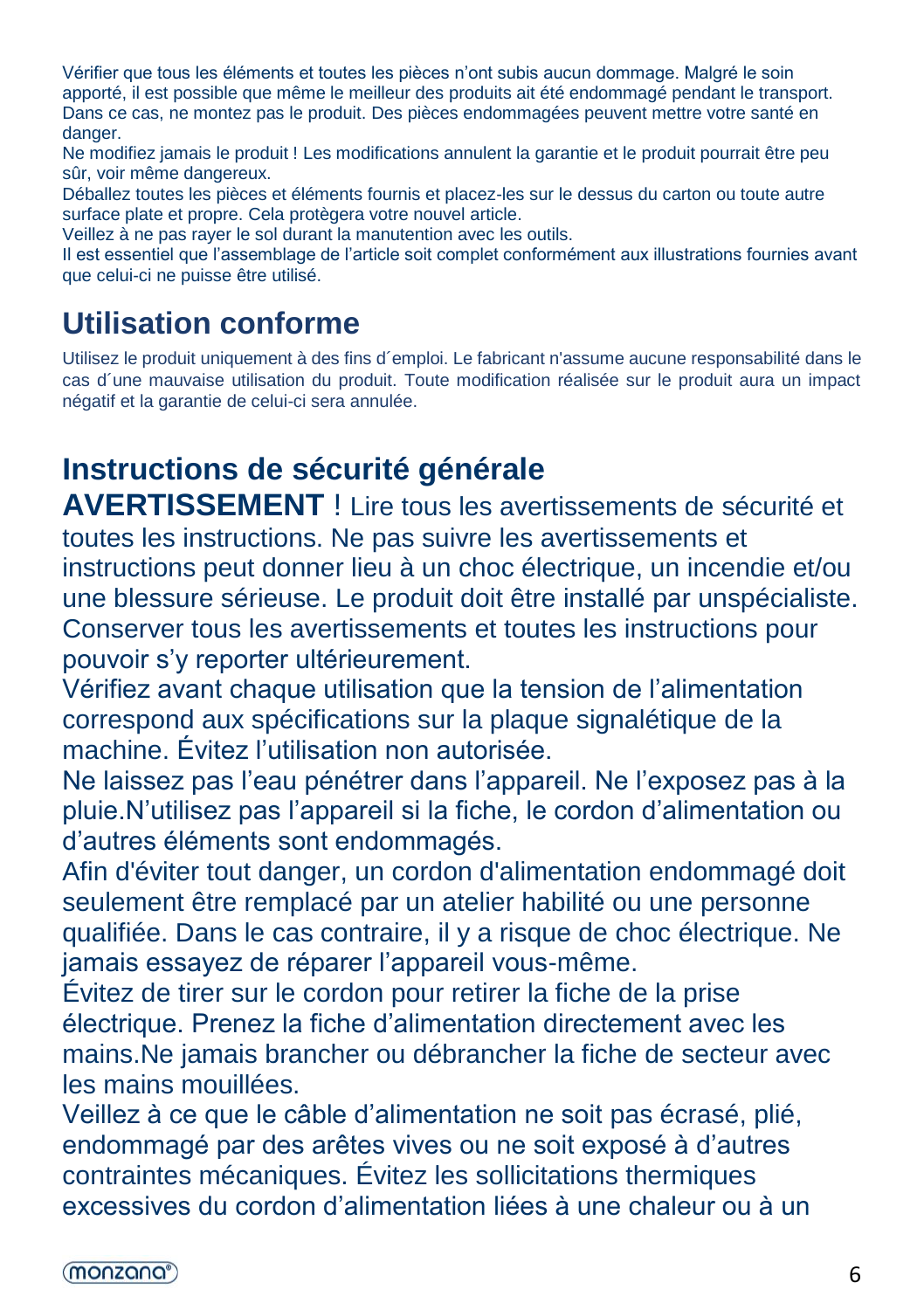refroidissement extrême. Ne transformez pas le cordon d'alimentation. Dans le cas contraire, vous risqueriez d'endommager le cordon d'alimentation. Un cordon d'alimentation endommagé peut occasionner une électrocution mortelle.Cet appareil n'est pas conçu pour être utilisé par des personnes (y compris des enfants) présentant des capacités physiques, sensorielles ou intellectuelles limitées ou manquant d'expérience et / ou de connaissances, à moins qu'elles ne soient supervisées par une personne compétente pour leur sécurité ou que cette dernière ne leur transmette des instructions précisant comment utiliser l'appareil. Veuillez surveiller que les enfants ne jouent pas avec l'appareil.Ce produit ne doit être utilisé que sur des surfaces stables et planes.En raison de la taille du produit, nous suggérons qu'il est monté où il sera utilisé plus tard.

Au temps de gel et pendant l'hiver, nous vous recommandons de stocker les produits dans un endroit sec et protégé.

**ATTENTION!** Ne pas serrer les vis complètement jusqu'à ce que l'article ait été entièrement assemblé. Si vous serrez complètement à un stade précoce, des problèmes importants pourraient se produire lors de l'assemblage ultérieur de l'article.

### **Maintenance et entretien**

Éteindre la lampe, la débrancher et la laisser refroidir complètement. La nettoyer uniquement avec un chiffon humide. Nettoyer la lampe sans utiliser de détergent agressif, d'alcool de nettoyage ou toutes autres solutions chimiques. Sinon, le boîtier pourrait être attaqué et le fonctionnement de la lampe pourrait être altéré. Les LED sont fixées de manière permanente et ne peuvent pas être remplacées.

# **Mise en service**

- 1. Brancher la lampe sur une prise de courant.
- 2. Allumez et éteignez la lampe en appuyant sur l'interrupteur d'alimentation.

# **ISTRUZIONI**

#### **Raccomandazioni generali**



**ATTENZIONE!** Osservare le istruzioni di sicurezza e di montaggio per evitare il rischio di lesioni o danni al prodotto.

**Importante:** leggere le istruzioni completamente e in maniera accurata. Conservare questo manuale per consulti futuri. Se un giorno venderai il prodotto, assicurati di consegnare anche questo manuale.

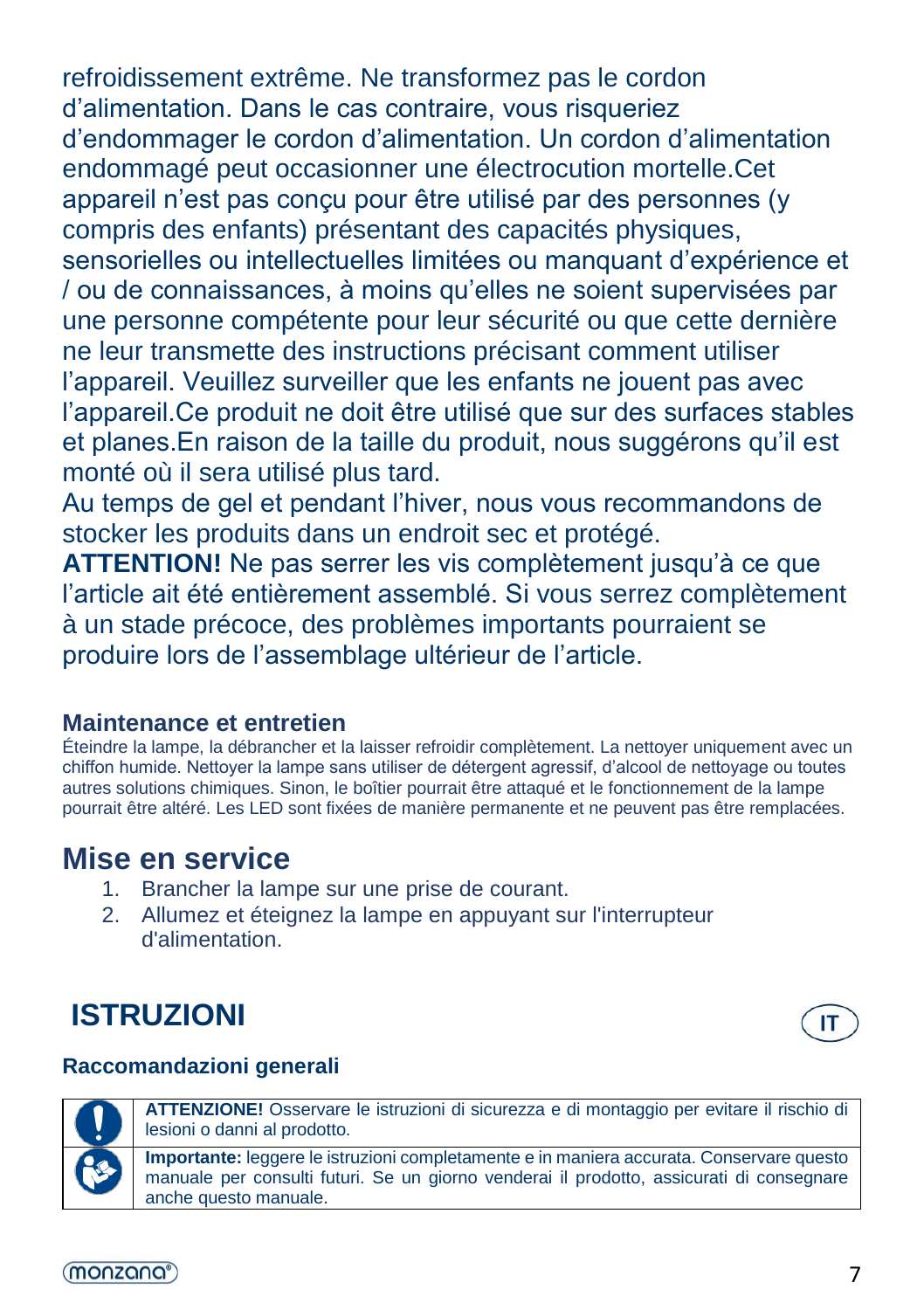Tenere le parti più piccole al di fuori dalla portata dei bambini. Inoltre, soprattutto all'apertura del pacco, assicurati di tenere buste di plastica e materiali per l'imballaggio fuori dalla portata dei bambini! **Pericolo di soffocamento!**

Controllare che la consegna sia completa. Reclami successivi alla consegna non possono essere accettati.

Controllare tutti gli elementi e le parti non presentino danni. Nonostante controlli accurati, può accadere che anche i migliori prodotti vengano danneggiati lungo il percorso durante la consegna. In tal caso, non testare e mettere in funzione il prodotto. Le parti difettose possono causare pericoli e danni alla salute.

Non apportare mai modifiche al prodotto! Le modifiche invalideranno la garanzia e potrebbero rendere il prodotto non sicuro o, nel peggiore dei casi pericoloso.

Disimballare tutte le parti e gli elementi del kit e posizionare i componenti sopra il cartone o altra superficie pulita. Questo protegge il tuo nuovo prodotto.

Inoltre, fare attenzione a non graffiare il pavimento quando si lavora con gli strumenti. Assicurarsi che questo prodotto sia completamente assemblato prima dell'uso, come mostrato nell'illustrazione.

# **Utilizzo conforme alle disposizioni**

Utilizzate il prodotto solo per il suo scopo prescritto. Il produttore non si assume alcuna responsabilità per danni derivanti da un uso improprio. Qualsiasi modifica al prodotto può influire negativamente sulla sicurezza, causare pericolo e invalidare la garanzia.

# **Istruzioni generali di sicurezza**

**ATTENZIONE!** Leggi tutte le istruzioni generali e le istruzioni di sicurezza. La mancata osservanza delle istruzioni generali e delle istruzioni di sicurezza potrebbe provocare scosse elettriche, incendi e/o lesioni gravi.

Prima dell'uso, controllare se la tensione della fonte di alimentazione corrisponde effettivamente alle informazioni sulla targhetta del dispositivo. Evitare sempre l'avvio in maniera non intenzionale. [Il](https://de.pons.com/%C3%BCbersetzung/italienisch-deutsch/Il) [prodotto](https://de.pons.com/%C3%BCbersetzung/italienisch-deutsch/prodotto) [deve](https://de.pons.com/%C3%BCbersetzung/italienisch-deutsch/deve) [essere](https://de.pons.com/%C3%BCbersetzung/italienisch-deutsch/essere) [installato](https://de.pons.com/%C3%BCbersetzung/italienisch-deutsch/installato) [dau](https://de.pons.com/%C3%BCbersetzung/italienisch-deutsch/da)[no](https://de.pons.com/%C3%BCbersetzung/italienisch-deutsch/no) [specialista.](https://de.pons.com/%C3%BCbersetzung/italienisch-deutsch/specialista) Assicurarsi che l'acqua non penetri nel dispositivo. Non immergere mai il dispositivo in acqua o altri liquidi. Non esporlo mai alla pioggia. Non utilizzare il dispositivo se la spina di alimentazione, il cavo di alimentazione o altre parti del dispositivo sono danneggiati o rotti.Un cavo di alimentazione danneggiato può essere sostituito solo ed esclusivamente da un'officina autorizzata o da personale qualificato, questo per evitare rischi e pericoli. Altrimenti potrebbero verificarsi scosse elettriche e altri pericolosi rischi. Non provare mai a riparare il dispositivo da soli. Non tirare il cavo per estrarre la spina dalla presa. Invece, devi tenere la spina con una mano. Le spine di alimentazione non devono mai essere inserite o scollegate con le mani bagnate. Fai sempre attenzione che il cavo

(monzana<sup>®</sup>)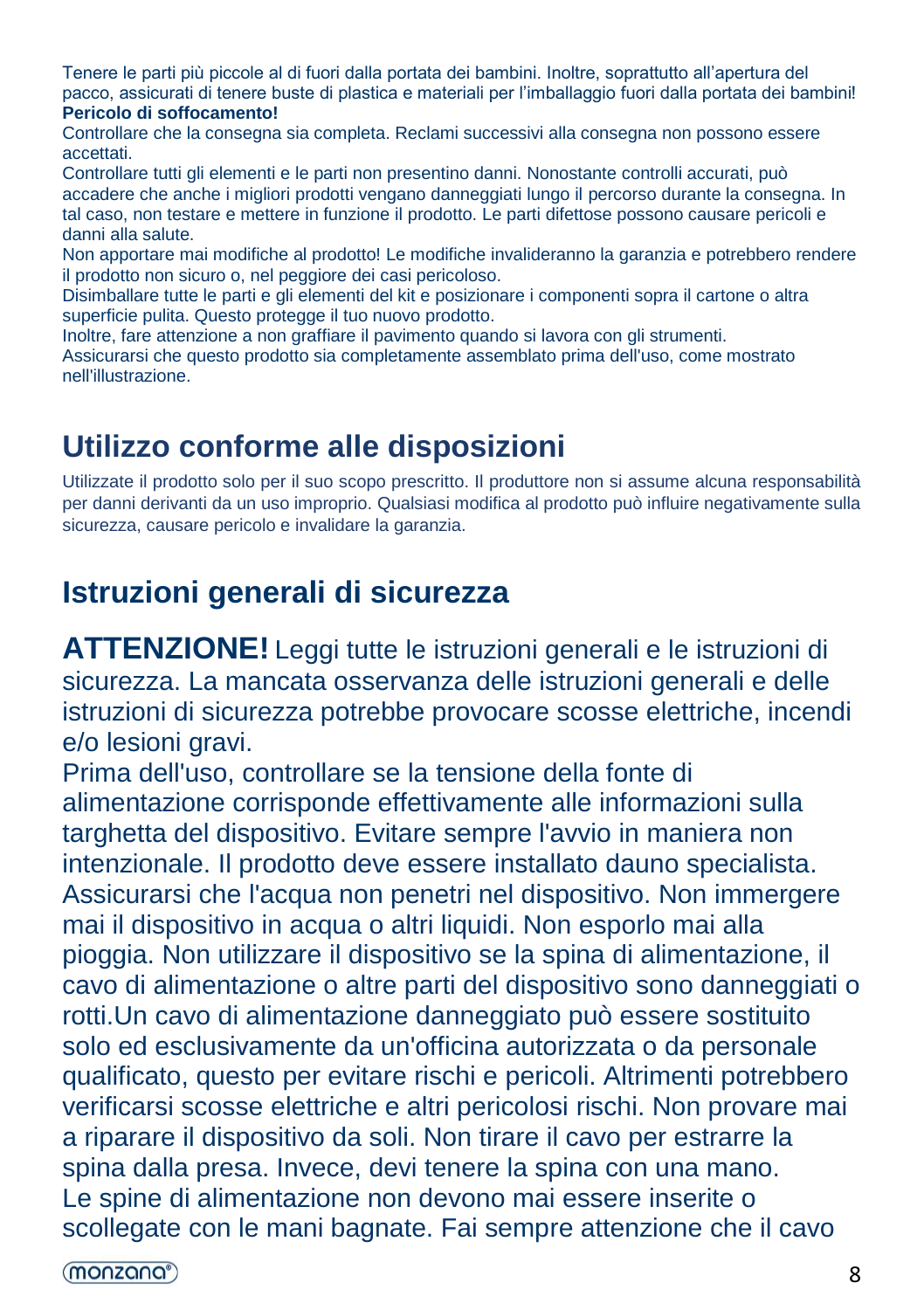di alimentazione non sia schiacciato, piegato, danneggiato dagli spigoli appuntiti o che subisca uno stress meccanico. Evitare stress termici eccessivi sul cavo di alimentazione a causa di calore elevato o di freddo intenso. Non cambiare il cavo di alimentazione. In caso contrario, si potrebbe danneggiare il cavo stesso di alimentazione. Un cavo di alimentazione danneggiato può causare una scossa elettrica molto pericolosa, che potrebbe mettere a repentaglio la vita. Questo dispositivo non è destinato all'uso da parte di persone (compresi i bambini) con capacità fisiche, sensoriali o mentali limitate, o con mancanza di esperienza e/o conoscenza, a meno che non siano supervisionati da una persona responsabile della loro sicurezza o che abbiano ricevuto istruzioni da lei su come utilizzare il dispositivo. I bambini dovrebbero essere sorvegliati sempre per assicurarsi che non giochino con questo dispositivo.

Questo prodotto deve essere utilizzato solo su superfici compatte e livellate. A causa delle dimensioni del prodotto, si consiglia di montarlo direttamente dove verrà utilizzato in seguito, in modo da evitare spostamenti.

Proteggi il tuo prodotto dalla pioggia e dalle condizioni atmosferiche ostiche. Durante i periodi di gelo e durante l'inverno, si consiglia di conservare il prodotto asciutto e protetto.

**Attenzione!** Stringere completamente le viti solo quando il prodotto è stato definitivamente assemblato. Se si serrano le viti troppo presto, potrebbero verificarsi notevoli problemi di costruzione mentre si continua a montare i pezzi. Non utilizzare lampadine con una potenza superiore a quella indicata sul portalampada o sull'imballaggio

### **Manutenzione e cura**

Spegnere la lampada, rimuovere le batterie e lasciare raffreddare completamente le lampade/ lampadine. Pulirla solo con un panno umido. Pulire la lampada senza detergenti aggressivi, alcool o altre soluzioni chimiche. In quanto l'alloggiamento può essere danneggiato o addirittura la funzione può esserne compromessa. Sostituire le batterie del telecomando non appena le luci non rispondono più ai comandi dello stesso. Sostituire le batterie delle lampade non appena la luminosità diminuisce considerevolmente. I LED sono installati in modo permanente e non possono essere sostituiti.

# **Messa in funzione**

- 1. Collegare la lampada ad una presa di corrente
- 2. Accendere e spegnere la lampada toccando l'interruttore di alimentazione.

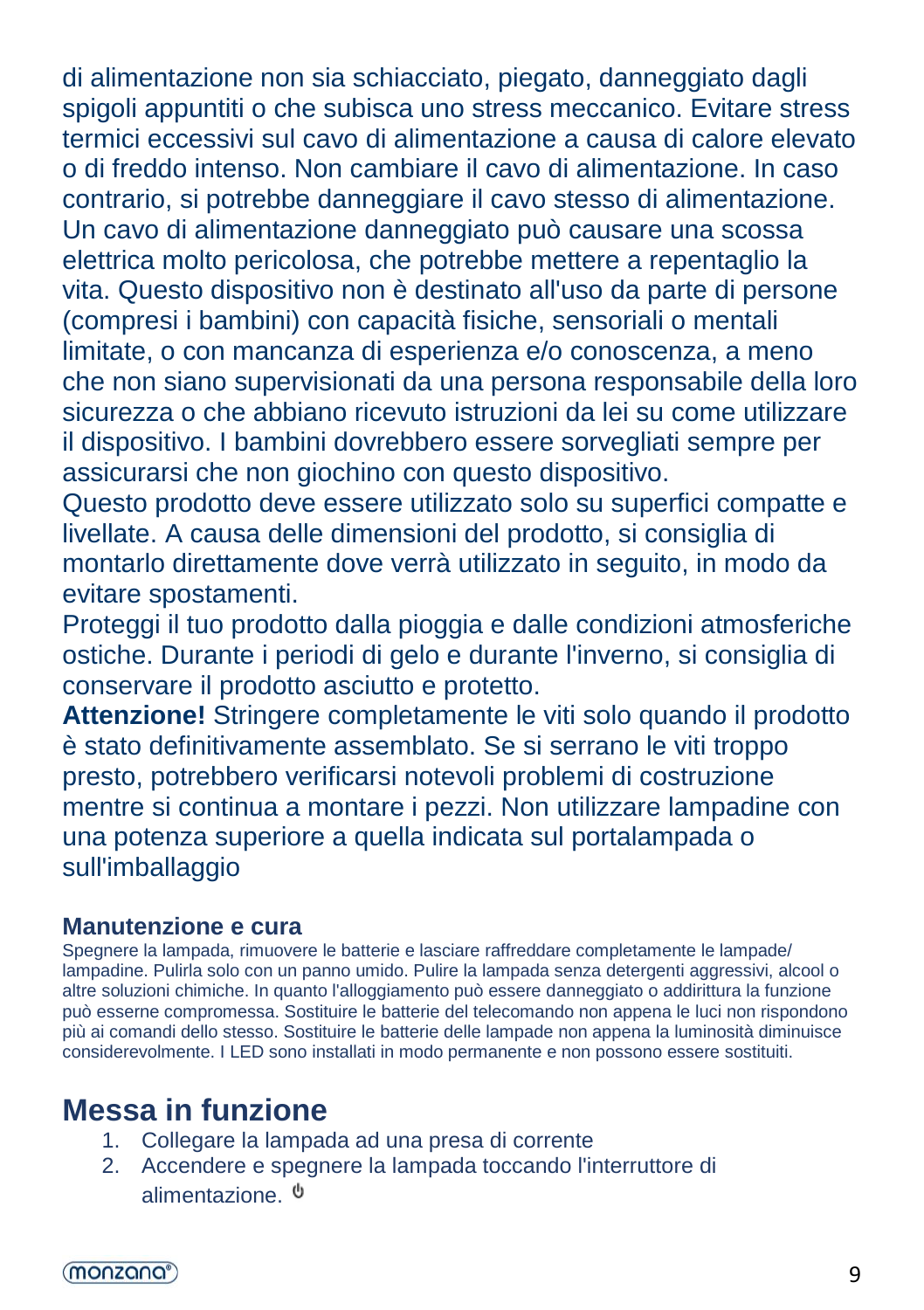# **INSTRUCCIONES**

#### **Advertencias generales**

**¡ATENCIÓN!** Siga las instrucciones de seguridad y de montaje para evitar el riesgo de lesiones o daños al producto.

**Importante:** Lea las instrucciones detenidamente y cuidadosamente. Conserve este manual para futuras consultas. Si vende el producto algún día, asegúrese de entregar también este manual.

Mantener las partes pequeñas lejos de los niños. Además, especialmente al sacar el producto del embalaje, jasegúrese de mantener las bolsas de plástico y otros envases fuera del alcance de los niños! **¡Peligro de asfixia!**

Compruebe la integridad del producto en el momento de la entrega. No se aceptarán reclamaciones posteriores.

Compruebe que todos los elementos y partes del producto no estén dañados. A pesar de los controles cuidadosos, puede ocurrir que incluso los mejores productos se dañen durante el transporte. En este caso, no monte el producto. Las partes defectuosas pueden causar peligros y

daños a la salud. ¡Nunca haga cambios en el producto! Las modificaciones invalidan la garantía y podrían hacer que el producto sea inseguro o, en el peor de los casos, incluso peligroso.

Desembale todas las piezas y elementos del kit y coloque los componentes encima de cartón u otra superficie limpia. Esto protege su nuevo producto.

Además, tenga cuidado de no rayar el suelo cuando trabaje con herramientas.

Asegúrese de que este producto esté completamente ensamblado antes de usarlo, como se muestra en la ilustración.

# **Utilizzo conforme alle disposizioni**

El uso del producto debe ceñirse a la finalidad para la que ha sido previsto. El fabricante no se responsabiliza en ningún caso de los daños originados a partir de un uso no previsto del producto. Cualquier modificación que se realice en el producto puede afectar negativamente a la seguridad y causar situaciones de riesgo, además de invalidar la garantía de inmediato.

## **Instrucciones de seguridad correspondientes a la parte eléctrica del aparato.**

**¡ATENCIÓN!** Lea todas las instrucciones de seguridad antes de usar el aparato. El uso del mismo al margen de las instrucciones de seguridad podría producir descargas eléctricas, incendios y / o lesiones graves.

Antes de usar el aparato compruebe que la fuente eléctrica de alimentación tiene un voltaje similar al que consta en la placa de identificación del aparato. Evite que se enchufe involuntariamente. [El](https://de.pons.com/%C3%BCbersetzung/spanisch-deutsch/El) [producto](https://de.pons.com/%C3%BCbersetzung/spanisch-deutsch/producto) [debe](https://de.pons.com/%C3%BCbersetzung/spanisch-deutsch/debe) [ser](https://de.pons.com/%C3%BCbersetzung/spanisch-deutsch/ser) [instalado](https://de.pons.com/%C3%BCbersetzung/spanisch-deutsch/instalado) [por](https://de.pons.com/%C3%BCbersetzung/spanisch-deutsch/por) [unespecialista.](https://de.pons.com/%C3%BCbersetzung/spanisch-deutsch/un)

Asegúrese de que no entre agua en el aparato. No lo sumerja nunca en agua ni en otros líquidos. Ni lo deje expuesto a la lluvia.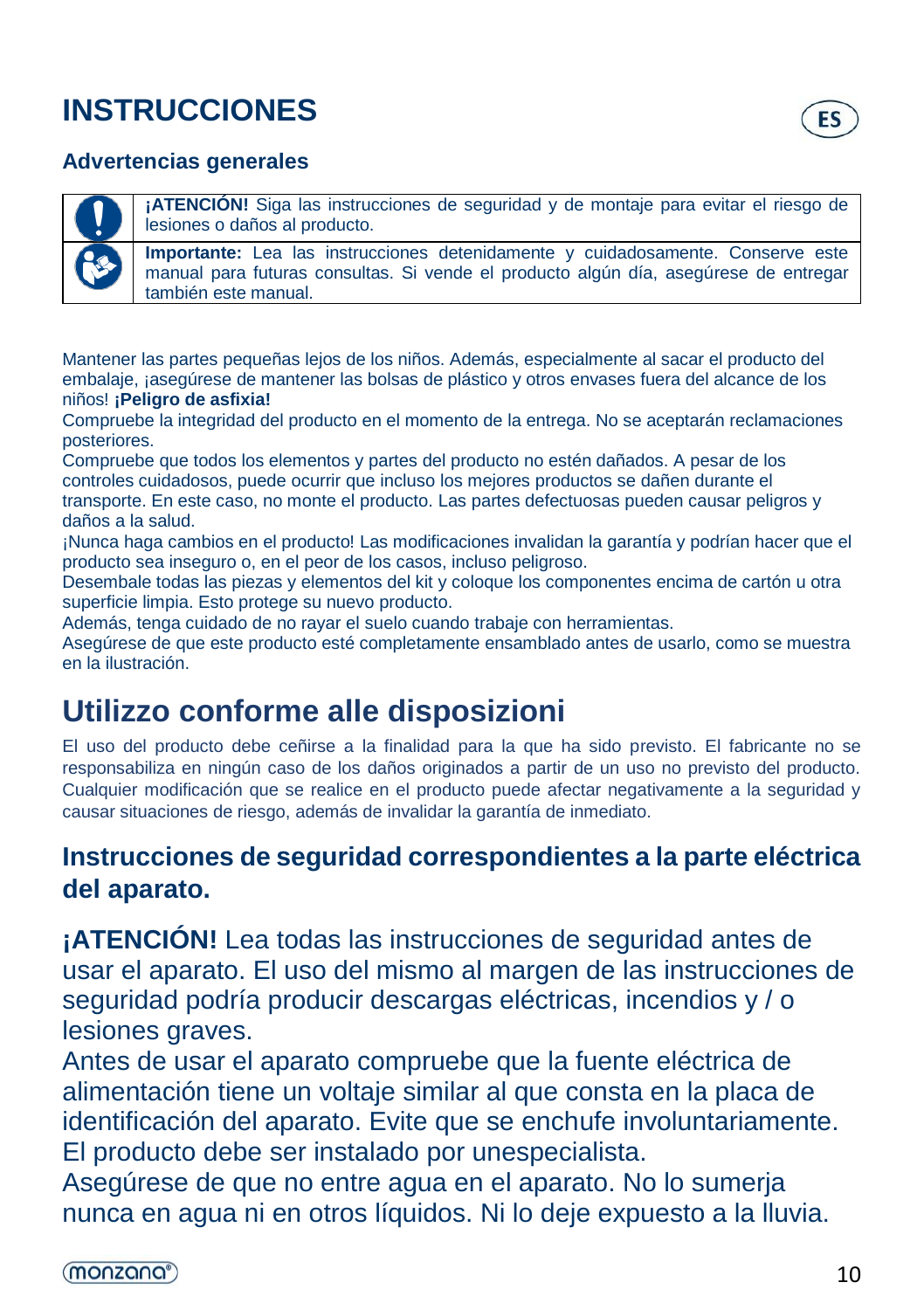No utilice el aparato si el cable de alimentación u otra parte del mismo presenta roturas o daños.

Un cable de alimentación dañado solo debe ser reparado por el servicio técnico del producto o por personal cualificado, al objeto de evitar el peligro que supone su manejo, ya que existe riesgo de que se produzca una descarga eléctrica. Por ello, no debe intentar nunca reparar el aparato por sí mismo.

No tire nunca del cable para sacar el enchufe de la toma de corriente, hágalo siempre sosteniendo el enchufe con la mano. No maneje nunca el enchufe con las manos mojadas.

Compruebe que el cable de alimentación no está aplastado, retorcido, dañado por los bordes o bajo tensión mecánica. Evite someter el cable a una tensión térmica excesiva derivada de un alto grado de frío o de calor. No cambie el cable de alimentación. De lo contrario, podría causarle daños, con el riesgo que ello conlleva. Un cable de alimentación dañado puede provocar una descarga eléctrica potencialmente mortal.

Este aparato no debe ser usado por niños, ni por personas con sus capacidades físicas, sensoriales o mentales disminuidas, salvo que estén supervisados por un adulto responsable de su seguridad. Debe vigilarse a los niños para garantizar que no jueguen con el aparato.

Este aparato solo debe utilizarse sobre una superficie firme y lisa. Debido al tamaño del aparato es recomendable realizar su montaje en el mismo lugar en el que se va a usar en el futuro.

Proteja el aparato de la lluvia y de las las condiciones

climatológicas adversas. Durante el invierno y la temporada de heladas se recomienda almacenar y proteger los productos en un lugar seco.

**¡Atención!** Apriete los tornillos solo después de haber montado completamente el aparato. Si aprieta los tornillos demasiado pronto puede tener problemas para ensamblar completamente el aparato.

#### **Mantenimiento y cuidado**

Apague la lámpara, retire las baterías y permita que se enfríe por completo. Límpiela solo con un paño húmedo y sin el uso de productos de limpieza agresivos, alcohol u otras soluciones químicas, o podrían afectar su correcta función o cubierta. Cambie las baterías del control remoto tan pronto ya no funcionen. Cambie las baterías de las lámparas cuando la luminosidad disminuya considerablemente. Los LED se encuentran instalados para un uso permanente y no se pueden reemplazar.